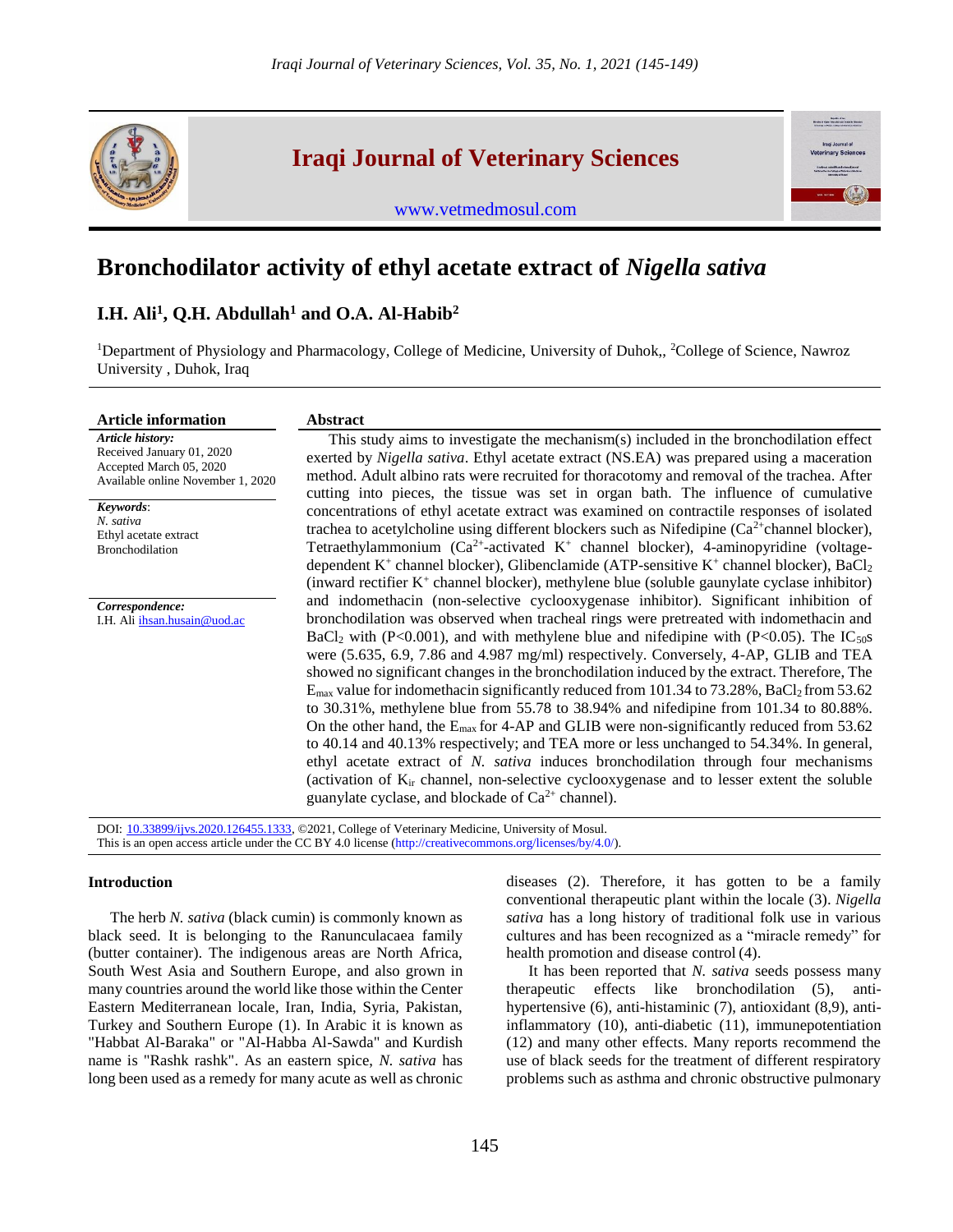disease (COPD) (13). Several previous studies have shown that *N. sativa* (70% hydromethanol) exerts its bronchodilatory effect through various mechanisms including;  $Ca^{2+}$ channel blockade (5,14) and inhibition of histamine release (15).

The present study was conducted to investigate the bronchodilator activity of ethyl acetate extract of *N. sativa*  seeds on isolated rat's trachea and to spot out other attainable underlying mechanism(s) included.

### **Materials and methods**

### **Plant Extract preparation**

The seeds of *N. sativa* were obtained from local markets in the Duhok city and were verified by herbalists of Department of Forestry, Agriculture College, Duhok University. The seeds were grounded into powder by an electrical grinder. The powder was extracted by maceration method, in which 1000 g of *N. sativa* powder was soaked in three liters ethyl acetate for 48 hours at room temperature, then Whatman papers were used for filtration. The ethyl acetate yielded a greenish yellow extract coded as NS.EA. The filtrate was concentrated by evaporation under reduced pressure using rotary evaporator (BŰCHI, Switzerland) at a temperature of 40 $^{\circ}$ C, and the final product was 120 g of NS.EA. Three days of  $37^{\circ}$ C and seven days of fresh air are necessary to obtain pure and save extract (without solvent). Ultimately, the extract was entubated and stored at -  $20^{\circ}$ C until use (16).

#### **Rats**

Six male albino rats (*Rattus norvegicus*) weighting 200 - 300 g (from Department of Biology, College of Science, University of Zakho) were recruited for the current study. Prior to start the experiment, the animals were placed under standard laboratory conditions (22±2ºC and free access to water and libitum with a 12 hrs on light/12 hrs off light) (17). Standard pellets comprising 25.6 % soya, 1.5 % lime stone, 4.4 % oil, 0.63 % salt, 0.062 % choline chloride, 0.158 % methionine, 66.6 % wheat and 0.05 % trace elements were given to the animals (18).

#### **Tracheal Preparation**

Rats were euthanized and the neck was incised to remove trachea. After washing the trachea was carefully placed in aerated Kreb's solution. After that, 4 pieces (3 - 5 mm width) of trachea were made from its lower part (18).

## **Drugs and Chemicals**

Drugs and chemicals used in this study are: acetylcholine bromide from McRkin and William ltd; 4-aminopyridine, BaCl2, tetraethylammonium, glibenclamide and methylene blue from Fluka AG, Germany; nifedipine and indomethacin from Medo chemie Ltd, Cyprus and ethyl acetate from BDH England.

#### **Experimental Protocol**

Cumulative concentrations of the extract 0.25, 0.37, 0.50, 0.63, 0.75, 0.88 mg/ml were applied to the isolated trachea to construct the dose-response curves (DRCs) as follows; Group I: To investigate the role of  $K^+$  channels subtypes in the bronchodilation induced by NS.EA extract, the following blockers: 1 mM of 4-AP, 1 mM of  $BaCl<sub>2</sub>$ , 1 mM of TEA and 10 µM of GLIB were individually pre-treated for 20 minutes on tracheal rings precontracted with ACh (10µM). Group II: To examine the role of  $Ca^{2+}$ channel in the bronchodilation effect of NS.EA, the rings were preincubated with nifedipine (30 $\mu$ M) for 10 minutes, and with indomethacin (10  $\mu$ M) for 20 minutes prior to precontraction with ACh  $(10 \mu M)$  and before cumulative application of NS.EA (19). Group III: To demonstrate the role of cyclic guanosine monophosphate (cGMP) in the bronchodilation mediated by NS.EA, the Ach precontracted tracheal rings were preincubated with M.blue  $(10 \mu M)$  for 20 minutes.

#### **Statistical Analysis**

The data were converted into a computerized database format. Two-way ANOVA was used for multiple comparisons between the data (for the cell means within the same row) to detect the statistical significance by the use of Graph Pad Prizm program (version 6). Statistical significant was considered when P-value was (P<0.05).

#### **Results**

Figure 1 shows the typical dose-response curves (DRCs) of NS.EA in the control tracheal rings and those pretreated with  $K^+$  channel blockers. The DRC of BaCl<sub>2</sub> shows a highly significant (P<0.05 and P<0.01) differences were observed at doses 0.75 and 0.88 mg/ml of NS.EA respectively. This led the curve to shift to right. In contrary, the DRCs of 4-AP, GLIB and TEA showed no significant alterations. Thus, the  $E_{\text{max}}$  for BaCl<sub>2</sub> was significantly decreased from 53.62% (in the control) to 30.31%, and that's for 4-AP and GLIB were non- significantly decreased to 40.14% and 40.13% respectively. However, the  $E_{\text{max}}$  of TEA was slightly increased to 60.64% (Table 1).

In figure 2, the DRCs of nifedipine and indomethacin were shifted to right. The indomethacin DRC demonstrates a highly significant (P<0.001) differences at doses 0.63 and 0.75 mg/ml of NS.EA, and  $(P<0.05$  and  $P<0.01$ ) at doses 0.5 and 0.88 mg/ml respectively. Likewise, the DRC of nifedipine showed significant (P<0.01) level at 0.63 mg/ml and  $(P<0.05)$  at doses 0.5 and 0.75 mg/ml of NS.EA respectively. Therefore, the Emax for nifedipine and indomethacin were significantly lowered to 80.88% and 73.28% respectively (Table 2).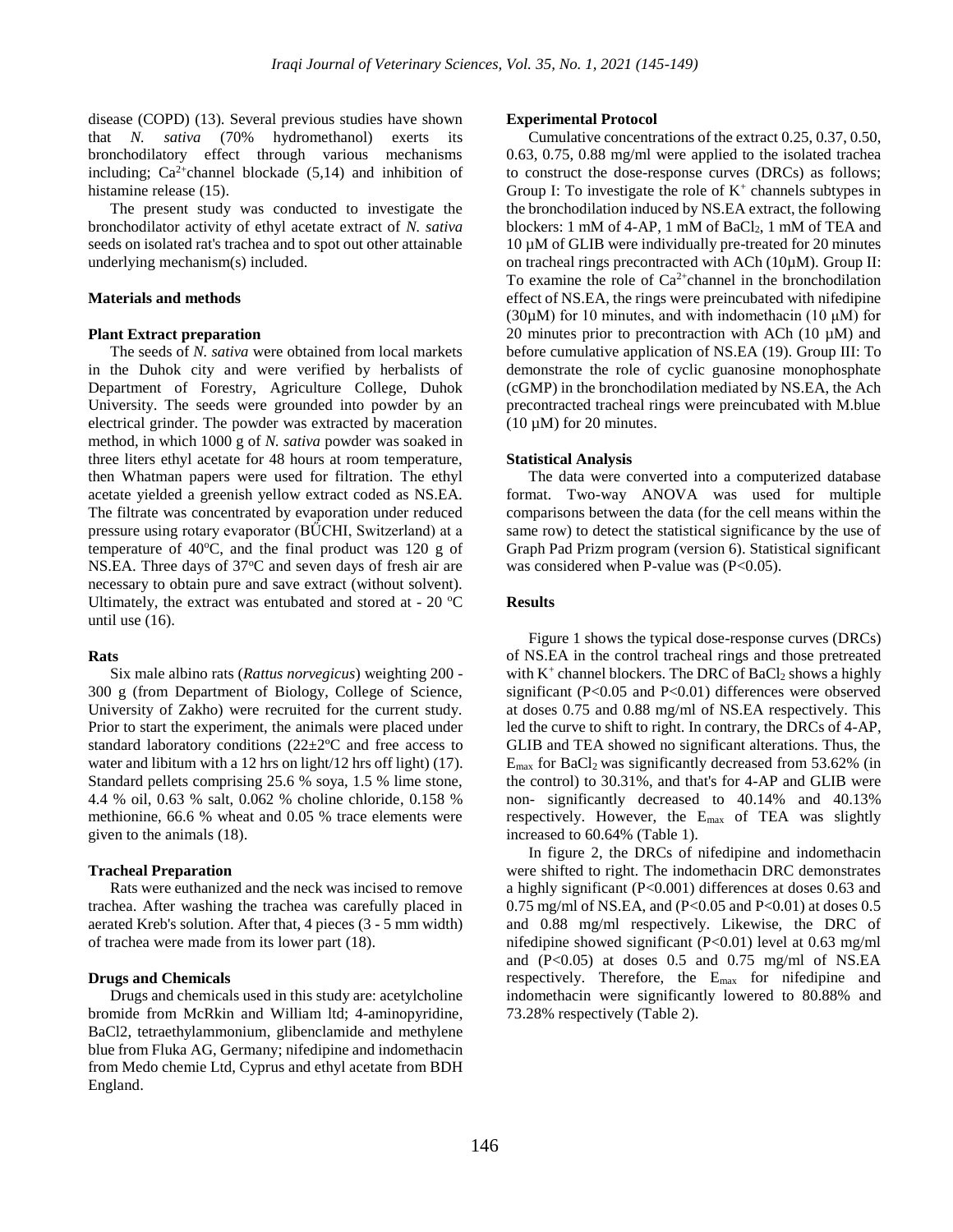

Figure 1: Dose-response curves for the bronchodilatory effect of NS.EA on tracheal rings in absence and presence of 4-AP, GLIB, BaCl<sub>2</sub> and TEA, and pre-contracted with ACh.  $* = P < 0.05$ .

Table 1: Log  $IC_{50}$  (Log  $IC_{50}$  of CI 95%) and  $E_{\text{max}}$  for the bronchodilatory effect of NS.EA on rat's isolated trachea preincubated with GLIB,  $4-AP$ ,  $BaCl<sub>2</sub>$  and TEA

| <b>Blockers</b>   | $Log IC_{50} \pm SEM$ | $Log IC_{50}$ of CI   | $E_{\rm max}$ |
|-------------------|-----------------------|-----------------------|---------------|
|                   | (mg/ml)               | 95%                   | (% )          |
| Control           | $0.01015 \pm 0.3378$  | $-0.6711$ to $0.6914$ | 53.62         |
| BaCl <sub>2</sub> | $0.1156 \pm 1.153$    | $-2.210$ to 2.442     | 30.31         |
| <b>GLIB</b>       | $-0.1064 \pm 0.3835$  | $-0.8949$ to $0.6821$ | 40.14         |
| $4-AP$            | $-0.1287 \pm 0.2785$  | $-0.6903$ to $0.4330$ | 40.13         |
| <b>TEA</b>        | $0.03463 \pm 0.9393$  | $-1.925$ to 1.994     | 60.64         |
|                   |                       |                       |               |



Figure 2: Dose-response curves for the bronchodilatory effect of NS.EA on tracheal rings in absence and presence of nifedipine and indomethacin, pre-contracted with ACh. \*= P<0.05.

It is revealed in figure 3 that the percentage of relaxation was non-significantly decreased from 55.77% (in the control) to 42.73% (Table 3). Therefore, there is no significant difference between the dose-response curve of the control and that of m. blue.

Table 2: Log  $IC_{50}$  (Log  $IC_{50}$  of 95%) and  $E_{\text{max}}$  for the bronchodilatory effect of NS.EA on rat's isolated trachea preincubated with nifedipine and indomethacin

| <b>Blockers</b> | $Log IC_{50} \pm SEM$ | $Log IC_{50}$ of CI                                    | $E_{\rm max}$ |
|-----------------|-----------------------|--------------------------------------------------------|---------------|
|                 | (mg/ml)               | 95%                                                    | (% )          |
| Control         |                       | $-0.1776 \pm 0.1534$ $-0.4870$ to 0.1317 101.34        |               |
|                 |                       | Indomethacin -0.06710±0.05995 -0.1880 to 0.05381 73.28 |               |
| Nifedipine      |                       | $-0.1147 \pm 0.03777$ -0.1908 to -0.03848 80.88        |               |



Figure 3: Dose-response curves for the bronchodilatory effect of NS.EA on tracheal rings in absence and presence of methylene blue, and pre-contracted with ACh**.** \*= P<0.05.

Table 3: Log  $IC_{50}$  (Log  $IC_{50}$  of CI 95%) and  $E_{\text{max}}$  for the bronchodilatory effect of NS.EA on rat's isolated trachea preincubated with methylene blue

| <b>Blockers</b> | $Log IC_{50} \pm SEM$<br>(mg/ml) | $Log IC_{50}$ of CI<br>95% | $E_{\rm max}$<br>(% ) |
|-----------------|----------------------------------|----------------------------|-----------------------|
| Control         | $-0.08769 + 0.09805$             | $-0.2854$ to $0.1101$      | 55.77                 |
| M. Blue         | $0.05485 + 0.8456$               | $-1.684$ to 1.793          | 42.73                 |

### **Discussion**

The data obtained from this study revealed that inhibition of COX enzyme produced a potent inhibition of bronchodilation induced by NS.EA extract. This refers to the crucial role of  $PGI<sub>2</sub>$  in NS.EA-induced bronchodilation (1) by some active compounds in this plant such as thymoquinone, thymol and carvacrol (20,21). The results of the current study are not comparable due to absence of a corresponding work. However, some earlier *in vivo* studies revealed that intraperitonial injection of thymoquinone (a *N. sativa* active compound) in a mouse model had inhibited the protein expression of  $COX_2$ , but slightly inhibited  $COX_1$ protein expression (20). Furthermore, thymoquinone component of the essential oil of *N. sativa* showed an inhibitory effect on both COX and 5-Lipoxygenase of arachidonic acid metabolism in rat's peritoneal leukocytes (22).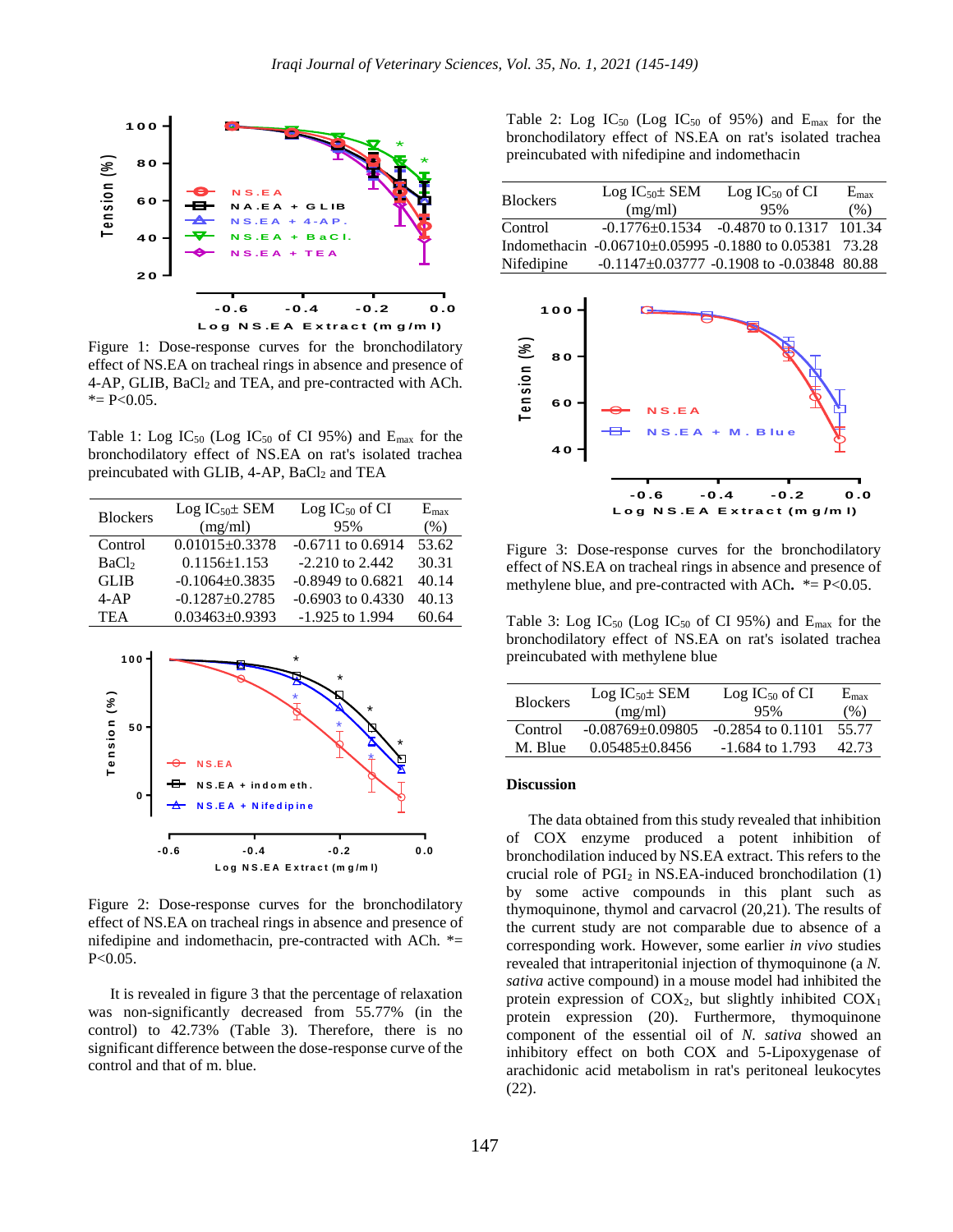On the other side, the results of the current study showed that the soluble guanylate cyclase enzyme has no role in the dilatory effect of the extract. It is impossible to compare the results of the present study, since no similar data on the effect of NS.EA on rat's tracheal soluble guanylate cyclase enzyme are available so far.

In the present work, blocking of L-type  $Ca^{2+}$  channels significantly inhibited the extract-induced bronchodilation. This effect suggests presence of sufficient amounts of  $Ca^{2+}$ channel blocker components in the NS.EA extract, may be mainly the thymoquinone. Ghayur *et al.* (23) revealed similar findings when he used thymoquinone. He found that thymoquinone inhibits muscle contraction by interacting with calcium signaling pathways in bronchial smooth muscle of mouse preincubated with verapamil. Another study illustrated that aqueous extract of *N. sativa* caused relaxation in guinea pig trachea precontracted with  $CaCl<sub>2</sub>$  through calcium blocking effect (24).

The effects of NS.EA extract on  $K^+$  channels revealed that, the extract caused bronchdilation via increasing channel conductance of the Kir channel. Furthermore, the exploration for the role of  $K_{Ca}$  channels,  $K_v$  channels and  $K_{ATP}$  channels in the NS.EA bronchodilation effects were also performed by the current work. It was shown that such  $K^+$  channels subtypes play no role in this effect.

These results are supported by Keyhanmanesh *et al.* (25), they suggested the opening effect of aqueous extract of *N.*  sativa on K<sup>+</sup> channel in guinea pig tracheal rings. However, the channel subtype in trachea in this study was not specified (26). Recently, it was found in a study that flavonoid components (compferol diglucoside) of 20% methanolic fraction of *N. sativa* induces a bronchdilation effect, although it was lower than that of theophylline. However, the exact mechanism has not been reported, but opening of  $K^+$ channel (25) and inhibition of muscarinic receptor (27) may be implicated.

We conclude that NS.EA extract causes bronchodilation through the soluble guanylate cyclase, cyclooxygenase, Kir channel and blockade of  $Ca^{2+}$  channel. The various mechanisms of action of bronchodilation indicates presence of a variety of active compounds in NS.EA extract which makes *N. sativa* versatile in its therapeutic success. *N. sativa*  may be beneficial for controlling asthma. Therefore, in future the plant may be considered as the object of clinical studies, pharmacological applications and as adjuvants in medicine.

#### **Conclusion**

NS.EA extract caused bronchodilation through cyclooxygenase, Kir channel and blockade of Ca**<sup>2</sup> +** channel. The various mechanisms of action of bronchodilation is an indication of presence of a variety of active ingredients in N. sativa which showed the potential of N. sativa in the prevention and/or treatment of respiratory problems.

### **Acknowledgments**

The authors would like to thank the college of Medicine/ University of Duhok and college of Science/ University of Zakho, for providing facilities.

## **Conflict of Interest**

The authors declare that there is no conflict of interests regarding the publication of this article.

#### **References**

- 1. Niazmand S, Fereidouni E, Mahmoudabady M, Mousavi SM. Endothelium Independent Vasorelaxant Effects of Hydroalcoholic Extract from *Nigella sativa* Seed in Rat Aorta: The Roles of Ca<sup>2+</sup> and  $K^+$  Channels. Biol Med Res Inter. 2014;247054:7. [http://dx.doi.org/10.1155/2014/247054.](http://dx.doi.org/10.1155/2014/247054)
- 2. Gilani AH, Jabeen Q, Khan MA. A review of medicinal uses and pharmacological activities of *Nigella sativa*. Pak J Biol Sci. 2004; 7(4):441-51. Doi: [10.3923/pjbs.2004.441.451](http://dx.doi.org/10.3923/pjbs.2004.441.451)
- 3. Khan MA. Chemical composition and medicinal properties of *Nigella sativa* Linn. Inflammopharmacol. 1999;7(1):15-35. Doi: [10.1007/s10787-999-0023-y](https://doi.org/10.1007/s10787-999-0023-y)
- 4. Ahmad A, Husain A, Mujeeb M, Khan SA, Najmi AK, Siddique NA, Domanhouri ZA, Anwar F. A review on therapeutic potential of *Nigella sativa*: A miracle herb. Asian Pac J Trop Biomed. 2013;3(5):337-352. Doi: 10.1016/S2221-1691(13)60075-1
- 5. Boskabady M, Mohsenpoor N, Takaloo L. Antiasthmatic effect of *Nigella sativa* in airways of asthmatic patients. Phytomed. 2010;17(10):707-713[. doi.org/10.1016/j.phymed.2010.01.002](https://doi.org/10.1016/j.phymed.2010.01.002)
- 6. Dehkordi FR and Kamkhah AF. Antihypertensive effect of *Nigella sativa* seed extract in patients with mild hypertension. Fund Clin Pharmacol. 2008;22(4):447-52. [https://doi.org/10.1111/j.1472-](https://doi.org/10.1111/j.1472-8206.2008.00607.x) [8206.2008.00607.x](https://doi.org/10.1111/j.1472-8206.2008.00607.x)
- 7. Boskabady MH, Javan H, Sajady M, Rakhshandeh H. The possible prophylactic effect of *Nigella sativa* seed extract in asthmatic patients. Fund Clin Pharmacol. 2007;21(5):559-66. <https://doi.org/10.1111/j.1472-8206.2007.00509.x>
- 8. Gali-Muhtasib H, El-Najjar N, Schneider-Stock R. The medicinal potential of black seed (*Nigella sativa*) and its components. Advan Phytomed. 2006;2:133-53. [https://doi.org/10.1016/S1572-](https://doi.org/10.1016/S1572-557X(05)02008-8) [557X\(05\)02008-8](https://doi.org/10.1016/S1572-557X(05)02008-8)
- 9. El-Naggar S, Abou-Ward J, El-Badawi A, Ali A. Commercial oil of *Nigella sativa* as growth promoter in lambs rations. Iraqi J Vet Sci. 2018;32(2):199-204. DOI[: 10.33899/ijvs.2019.153850](http://dx.doi.org/10.33899/ijvs.2019.153850)
- 10. Landa P, Marsik P, Havlik J, Kloucek P, Vanek T, Kokoska L. Evaluation of antimicrobial and anti-inflammatory activities of seed extracts from six *Nigella* species. J Med Food. 2009;12(2):408-15. [http://doi.org/10.1089/jmf.2007.0600](https://doi.org/10.1089/jmf.2007.0600)
- 11. Benhaddou‐Andaloussi A, Martineau L, Vallerand D, Haddad Y, Afshar A, Settaf A, Haddad PS. Multiple molecular targets underlie the antidiabetic effect of *Nigella sativa* seed extract in skeletal muscle, adipocyte and liver cells. Diabetes, Obesity and Metabolism. 2010;12(2):148-57[. https://doi.org/10.1111/j.1463-1326.2009.01131.x](https://doi.org/10.1111/j.1463-1326.2009.01131.x)
- 12. Yahya MQ. Variations in the viability and macromolecules concentration of E. granulosus protoscolices isolated from ruminants consequence treatment with *Nigella sativa* seed's oil (In vitro study). Iraqi J Vet Sci*.* 2019;33(2):227-234[. 10.33899/ijvs.2019.162880](http://dx.doi.org/10.33899/ijvs.2019.162880)
- 13. Yimer EM, Tuem KB, Karim A, Ur-Rehman N, Anwar F. *Nigella sativa* L. (black cumin): a promising natural remedy for wide range of illnesses. Evidence-Based Compl Alter Med. 2019;2019:1528635[. doi:](https://doi.org/10.1155/2019/1528635)  [10.1155/2019/1528635](https://doi.org/10.1155/2019/1528635)
- 14. Nagoor Meeran MF, Javed H, Al Taee H, Azimullah S, Ojha SK. Pharmacological properties and molecular mechanisms of thymol: